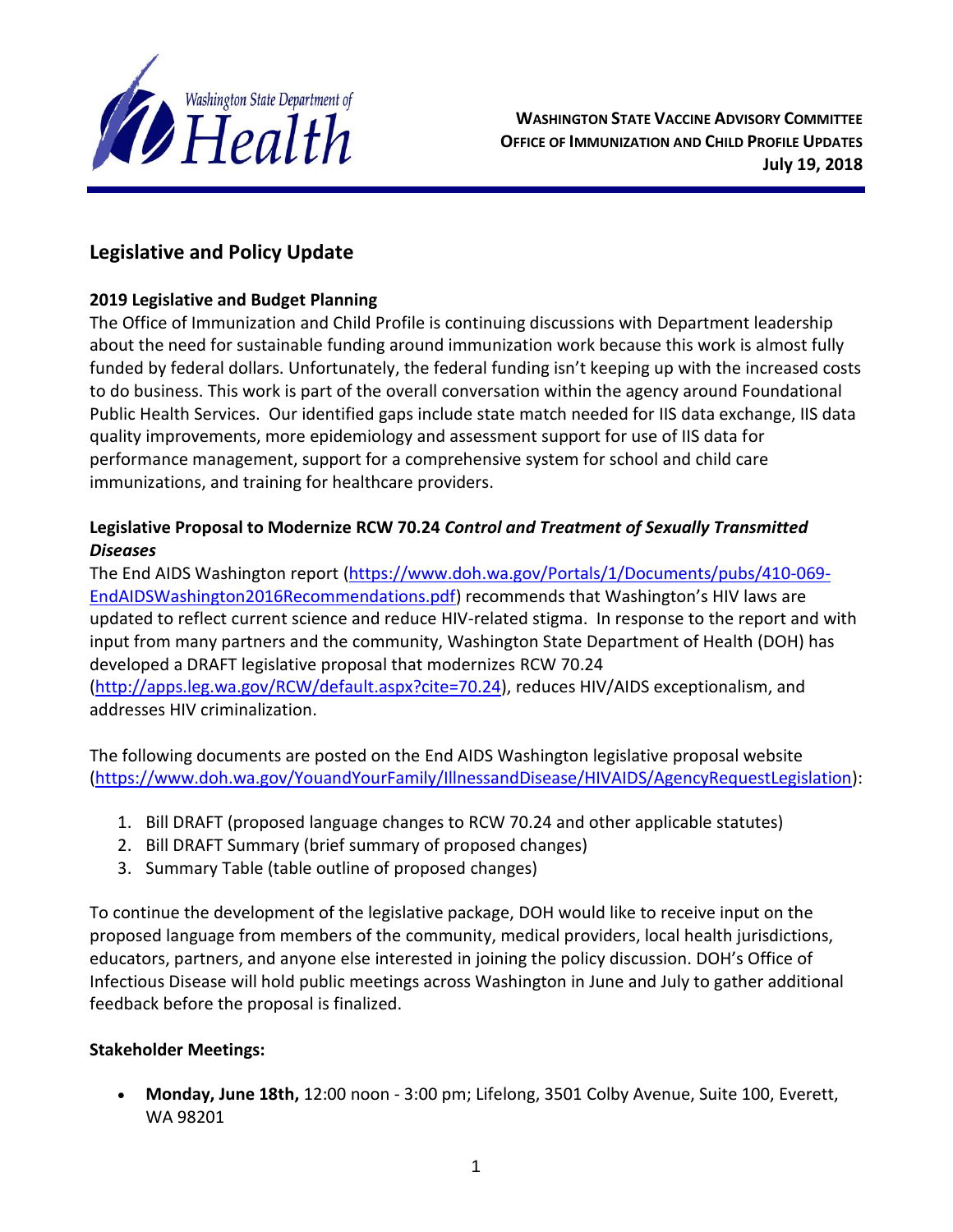- **Tuesday, June 19th, 9:00 am – 12:00 noon; Lifelong,** [1016 E. Pike Street, 3rd Floor, Seattle,](http://links.govdelivery.com/track?type=click&enid=ZWFzPTEmbXNpZD0mYXVpZD0mbWFpbGluZ2lkPTIwMTgwNjE0LjkxMjAzOTQxJm1lc3NhZ2VpZD1NREItUFJELUJVTC0yMDE4MDYxNC45MTIwMzk0MSZkYXRhYmFzZWlkPTEwMDEmc2VyaWFsPTE3MTc0MDY4JmVtYWlsaWQ9bWljaGVsZS5yb2JlcnRzQGRvaC53YS5nb3YmdXNlcmlkPW1pY2hlbGUucm9iZXJ0c0Bkb2gud2EuZ292JnRhcmdldGlkPSZmbD0mZXh0cmE9TXVsdGl2YXJpYXRlSWQ9JiYm&&&103&&&https://www.google.com/maps/place/1016+E+Pike+St,+Seattle,+WA+98122/@47.614348,-122.3208646,17z/data=!3m1!4b1!4m5!3m4!1s0x54906acc491e2fc3:0x7b8ef9c0dbc3dd23!8m2!3d47.614348!4d-122.3186706)  [WA 98122](http://links.govdelivery.com/track?type=click&enid=ZWFzPTEmbXNpZD0mYXVpZD0mbWFpbGluZ2lkPTIwMTgwNjE0LjkxMjAzOTQxJm1lc3NhZ2VpZD1NREItUFJELUJVTC0yMDE4MDYxNC45MTIwMzk0MSZkYXRhYmFzZWlkPTEwMDEmc2VyaWFsPTE3MTc0MDY4JmVtYWlsaWQ9bWljaGVsZS5yb2JlcnRzQGRvaC53YS5nb3YmdXNlcmlkPW1pY2hlbGUucm9iZXJ0c0Bkb2gud2EuZ292JnRhcmdldGlkPSZmbD0mZXh0cmE9TXVsdGl2YXJpYXRlSWQ9JiYm&&&103&&&https://www.google.com/maps/place/1016+E+Pike+St,+Seattle,+WA+98122/@47.614348,-122.3208646,17z/data=!3m1!4b1!4m5!3m4!1s0x54906acc491e2fc3:0x7b8ef9c0dbc3dd23!8m2!3d47.614348!4d-122.3186706)
- **Thursday, June 21st**, 10:00 am 12:00 noon; BF Health District, 7102 W. Okanogan Place, **Kennewick**, WA 99336
- **Monday, June 25th**, 11:00 am 1:00 pm; Lifelong, [115 Unity Street, Suite 302,](http://links.govdelivery.com/track?type=click&enid=ZWFzPTEmbXNpZD0mYXVpZD0mbWFpbGluZ2lkPTIwMTgwNjE0LjkxMjAzOTQxJm1lc3NhZ2VpZD1NREItUFJELUJVTC0yMDE4MDYxNC45MTIwMzk0MSZkYXRhYmFzZWlkPTEwMDEmc2VyaWFsPTE3MTc0MDY4JmVtYWlsaWQ9bWljaGVsZS5yb2JlcnRzQGRvaC53YS5nb3YmdXNlcmlkPW1pY2hlbGUucm9iZXJ0c0Bkb2gud2EuZ292JnRhcmdldGlkPSZmbD0mZXh0cmE9TXVsdGl2YXJpYXRlSWQ9JiYm&&&104&&&https://www.google.com/maps/place/115+Unity+St+%23302,+Bellingham,+WA+98225/@48.7524798,-122.4791953,17z/data=!3m1!4b1!4m5!3m4!1s0x5485a3bd6d82b201:0xfaf4d7074465fa45!8m2!3d48.7524798!4d-122.4770013) **Bellingham**, [WA 98225](http://links.govdelivery.com/track?type=click&enid=ZWFzPTEmbXNpZD0mYXVpZD0mbWFpbGluZ2lkPTIwMTgwNjE0LjkxMjAzOTQxJm1lc3NhZ2VpZD1NREItUFJELUJVTC0yMDE4MDYxNC45MTIwMzk0MSZkYXRhYmFzZWlkPTEwMDEmc2VyaWFsPTE3MTc0MDY4JmVtYWlsaWQ9bWljaGVsZS5yb2JlcnRzQGRvaC53YS5nb3YmdXNlcmlkPW1pY2hlbGUucm9iZXJ0c0Bkb2gud2EuZ292JnRhcmdldGlkPSZmbD0mZXh0cmE9TXVsdGl2YXJpYXRlSWQ9JiYm&&&104&&&https://www.google.com/maps/place/115+Unity+St+%23302,+Bellingham,+WA+98225/@48.7524798,-122.4791953,17z/data=!3m1!4b1!4m5!3m4!1s0x5485a3bd6d82b201:0xfaf4d7074465fa45!8m2!3d48.7524798!4d-122.4770013)
- **Thursday, June 28th**, 9:00 am 12:00 noon; Pacific Continental Bank, 101 E 6th St, Suite 100, **Vancouver**, WA 98660
- **Monday, July 9th**, 9:00 am 12:00 noon Tacoma PCAF, 3009 S. 40th Street, **Tacoma**, WA 98409
- **Monday, July 16th**, 1:30 pm 3:30pm; Yakima Health District, 1210 Ahtanum Ridge Drive, **Union Gap**, WA 98903
- **Friday, July 27th**, 2:00 pm 4:00 pm; Spokane Regional Health District, 1101 W College Ave, **Spokane**, WA 99201
- **Saturday, July 28th**, Time and Location TBD; **Spokane**

Comments on the draft proposal can also be submitted via email to [HIVleg@doh.wa.gov.](mailto:HIVleg@doh.wa.gov) The draft proposal will continue to evolve based on input we receive. DOH plans to submit a proposal to the Governor's Office in fall of 2018 for consideration during the 2019 legislative session.

For more information, please contact Tamara Jones, Policy and Systems Coordinator by email at [tamara.jones@doh.wa.gov](mailto:tamara.jones@doh.wa.gov) or by phone at 360-236-2564.

#### **Immunization Compliance Rulemaking**

The Washington State Board of Health (Board) filed a CR-101 Preproposal Statement of Inquiry for Chapter 246-105 WAC, Immunization of Child Care and School Children against Certain Vaccine-Preventable Diseases announcing to the public that the Board is considering updating the rule regarding:

- Documentation of immunization status
- The process for students who are in conditional status
- The reference to the national immunization standards set by the Advisory Committee on Immunization Practices (ACIP)
- Improving clarity and usability of the rule

As part of the rulemaking process, the Board and the department are coordinating a Technical Advisory Committee (TAC) scheduled for July 24<sup>th</sup> in Kent, Washington to provide input on potential updates to Chapter 246-105 WAC. Dr. Kathy Lofy and Dr. Tom Pendergrass from the Board will cochair this TAC. The Washington State Board of Health has the authority to outline immunization requirements of children attending schools and child care centers in the state.

For more information regarding this rule revision contact [Alexandra Montaño](mailto:alexandra.montano@sboh.wa.gov?subject=CR-101%20Alert%20-%20Rule%20Modification%20Chapter%20246-105%20WAC%20(Immunizations)) (Alexandra.montano@sboh.wa.gov) at the State Board of Health, or [Michelle Weatherly](mailto:michelle.weatherly@doh.wa.gov?subject=CR-101%20Alert%20-%20Rule%20Modification%20246-105%20WAC%20(Immunizations)) [\(michelle.weatherly@doh.wa.gov\)](mailto:michelle.weatherly@doh.wa.gov) at the Department of Health.

# **Clinical and Quality Assurance**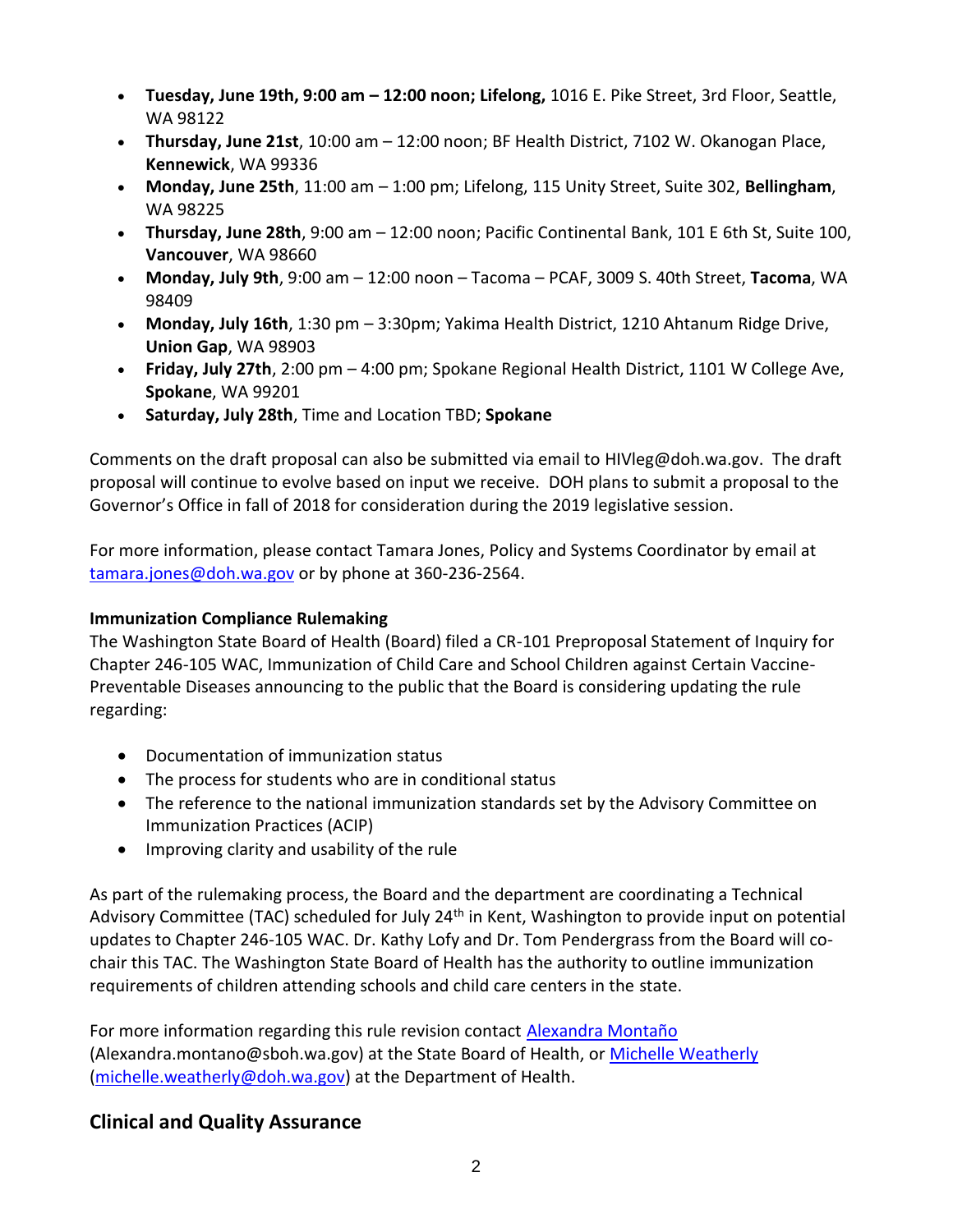#### **Washington School Immunization Data**

On May 1, the Washington State Department of Health released school immunization coverage data for the 2017-18 school year. Here are a couple of highlights:

- 85.7 percent of kindergartners in our state have all vaccines needed to enter school, a similar rate to the past two years.
- About 8.0 percent of kindergartners are out of compliance with immunization requirements.
- 4.7 percent of kindergartners have an exemption on file for medical, religious, or personal reasons. Total exemption rates have held fairly steady since 2011. While it's good that the exemption rate isn't increasing, it's still more than double the national average of 2 percent.

#### **Access full 2017-18 statewide school immunization data [here](http://www.doh.wa.gov/DataandStatisticalReports/HealthBehaviors/Immunization/SchoolReports)**

[\(https://www.doh.wa.gov/DataandStatisticalReports/HealthBehaviors/Immunization/SchoolReports\)](https://www.doh.wa.gov/DataandStatisticalReports/HealthBehaviors/Immunization/SchoolReports).

At that website, you'll find coverage maps and graphs, along with full data tables, broken down by county, school district and more. [This page has an explanation of school data](http://www.doh.wa.gov/DataandStatisticalReports/HealthBehaviors/Immunization/SchoolReports/Explanation) [\(https://www.doh.wa.gov/DataandStatisticalReports/HealthBehaviors/Immunization/SchoolReports/](https://www.doh.wa.gov/DataandStatisticalReports/HealthBehaviors/Immunization/SchoolReports/Explanation) [Explanation\)](https://www.doh.wa.gov/DataandStatisticalReports/HealthBehaviors/Immunization/SchoolReports/Explanation).

#### Report Cards

In addition to the data on our website, OICP sent a customized Kindergarten Immunization Report Card to principals of all schools with kindergartens who submitted data. It shows how well the school is doing in kindergarten immunization and vaccine coverage and compares the school's rates with the state average. School administrators and nurses can use their report card to develop a plan to improve their school's rates, if they are not satisfied with their results.

If you have a question or feedback about school immunization data, please send it to [oicpschools@doh.wa.gov,](mailto:oicpschools@doh.wa.gov) which will reach immunization staff at the Department of Health. If you get any calls from schools about the report card, please refer them to this email address as well.

# **Vaccine Supply and Distribution**

# **Office of Immunization and Child Profile (OICP) participates on Health Care Authority Workgroup for the Partnership Access Line**

OICP has been invited to participate on the Alternative Funding Model for the Partnership Access Line (PAL) workgroup organized by Health Care Authority (HCA). HCA asked for our participation to share lessons learned from the Washington Vaccine Association partnership that funds vaccines. SheAnne Allen, Vaccine Management Section Manager, will represent the agency on the workgroup and will share updates as the work progresses. Workgroup meetings will convene between May and September 2018.

#### **LHJ regional representative immunization training and full transition of Diamond Project recommendations**

Local health regional representatives contracted to implement immunization site visit work in nine regions completed a four-day training on quality improvement (AFIX) and Childhood Vaccine Program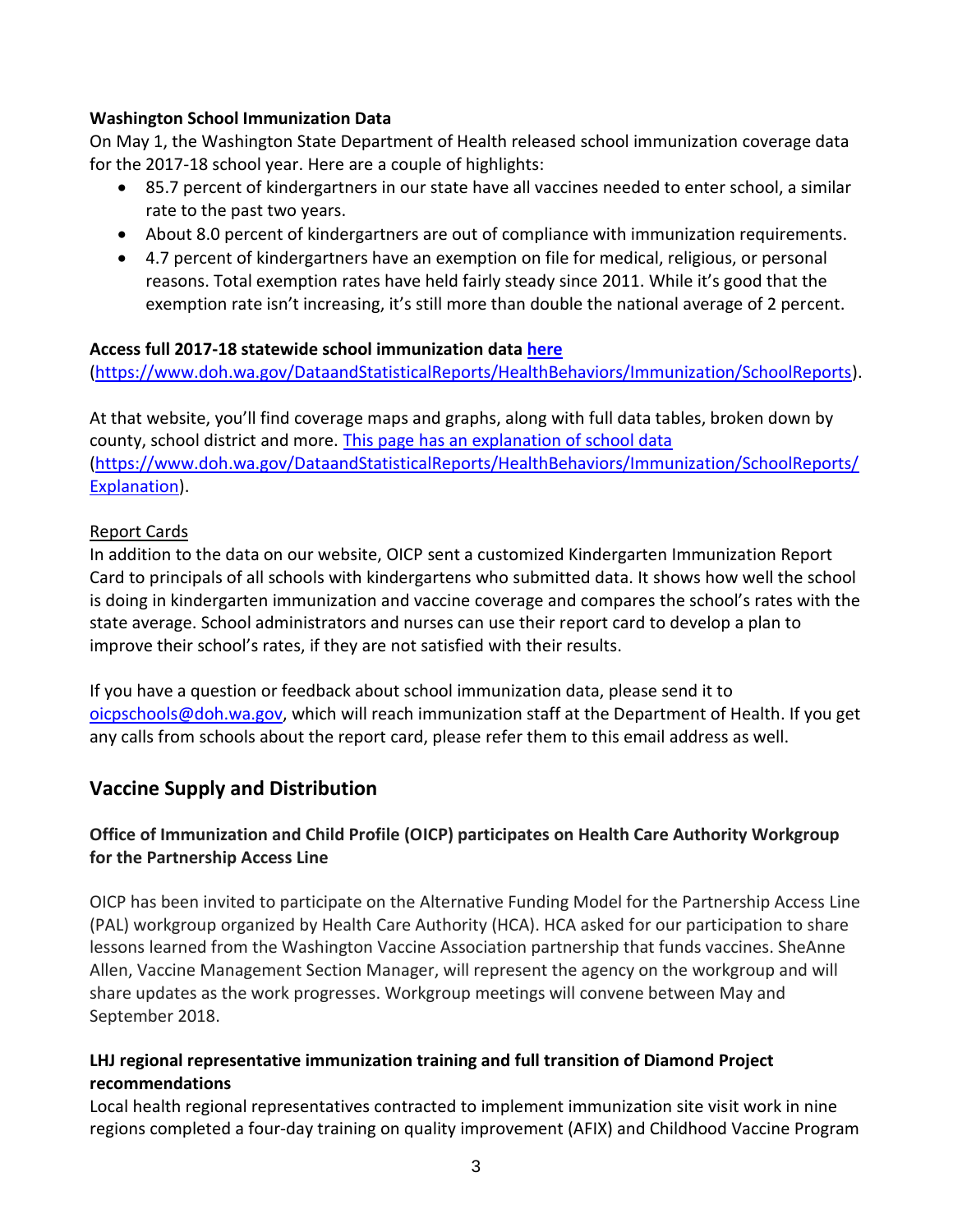compliance site visits. The training conducted by several Office of Immunization and Child Profile staff covered program requirements, demonstrations of systems and tools used for site visits, team charter process, and team building exercises.

July  $1<sup>st</sup>$  was the transition date for full implementation of the Diamond Project changes to centralize vaccine ordering and accountability tasks with DOH; contract quality improvement and compliance site visits to nine LHJ regional representatives; and begin new funding to local health to support activities that increase immunization rates. This transition is a milestone accomplishment for both DOH and LHJ culminating from several years of planning and engagement work.

# **Health Promotion and Communication**

### **Immunize Washington Awards**



The Health Plan Partnership, a cooperative alliance of Department of Health, Health Care Authority, Governor Jay Inslee and all the major health plans in Washington is proud to announce the winners of the 2018 Immunize Washington Provider Recognition Awards.

Check out the list of [2018 Immunize WA awardees](https://www.doh.wa.gov/Portals/1/Documents/Pubs/348-684-ImmunizeWA-ProviderRecognitionProgramAwardeeList2018.pdf)

[\(https://www.doh.wa.gov/ForPublicHealthandHealthcareProvi](https://www.doh.wa.gov/ForPublicHealthandHealthcareProviders/PublicHealthSystemResourcesandServices/Immunization/ImmunizeWA)

[ders/PublicHealthSystemResourcesandServices/Immunization/ImmunizeWA\)](https://www.doh.wa.gov/ForPublicHealthandHealthcareProviders/PublicHealthSystemResourcesandServices/Immunization/ImmunizeWA)

Providers can use the social media topic #ImmunizeWA to post pictures of their clinic and staff to showcase that they're a proud award winner!

2018 marks the fourth year the Health Plan Partnership has hosted [the Immunize WA provider](https://www.doh.wa.gov/ForPublicHealthandHealthcareProviders/PublicHealthSystemResourcesandServices/Immunization/ImmunizeWA)  [recognition program](https://www.doh.wa.gov/ForPublicHealthandHealthcareProviders/PublicHealthSystemResourcesandServices/Immunization/ImmunizeWA) [\(https://www.doh.wa.gov/ForPublicHealthandHealthcareProviders/PublicHealthSystemResourcesand](https://www.doh.wa.gov/ForPublicHealthandHealthcareProviders/PublicHealthSystemResourcesandServices/Immunization/ImmunizeWA) [Services/Immunization/ImmunizeWA\)](https://www.doh.wa.gov/ForPublicHealthandHealthcareProviders/PublicHealthSystemResourcesandServices/Immunization/ImmunizeWA) – an incentive to recognize clinics reaching immunization rates of 70% or higher in child and adolescent patient populations.

This year is the most successful to date, and boasts a 57% increase in qualifying clinic nominations over 2017, with 2018 issuing an impressive 220 awards.

# **National Infant Immunization State Champion**

As part of NIIW, on April 25<sup>th</sup>, DOH announced the Washington State CDC Childhood Immunization Champion, and two other immunization awards that were given out by the Immunization Action Coalition of Washington. The 2018 CDC Childhood Immunization Champion is John Merrill-Steskal, a doctor in Ellensburg who started an innovative "Vaccines as a Vital Sign" project in his clinic and engages the public via the radio and social media. The IACW gave its Advocate award to Jenny Arnold of the Washington Pharmacy Association and its Collaborator award to the American Indian Health Commission for their excellent work making sure infants in Washington are immunized.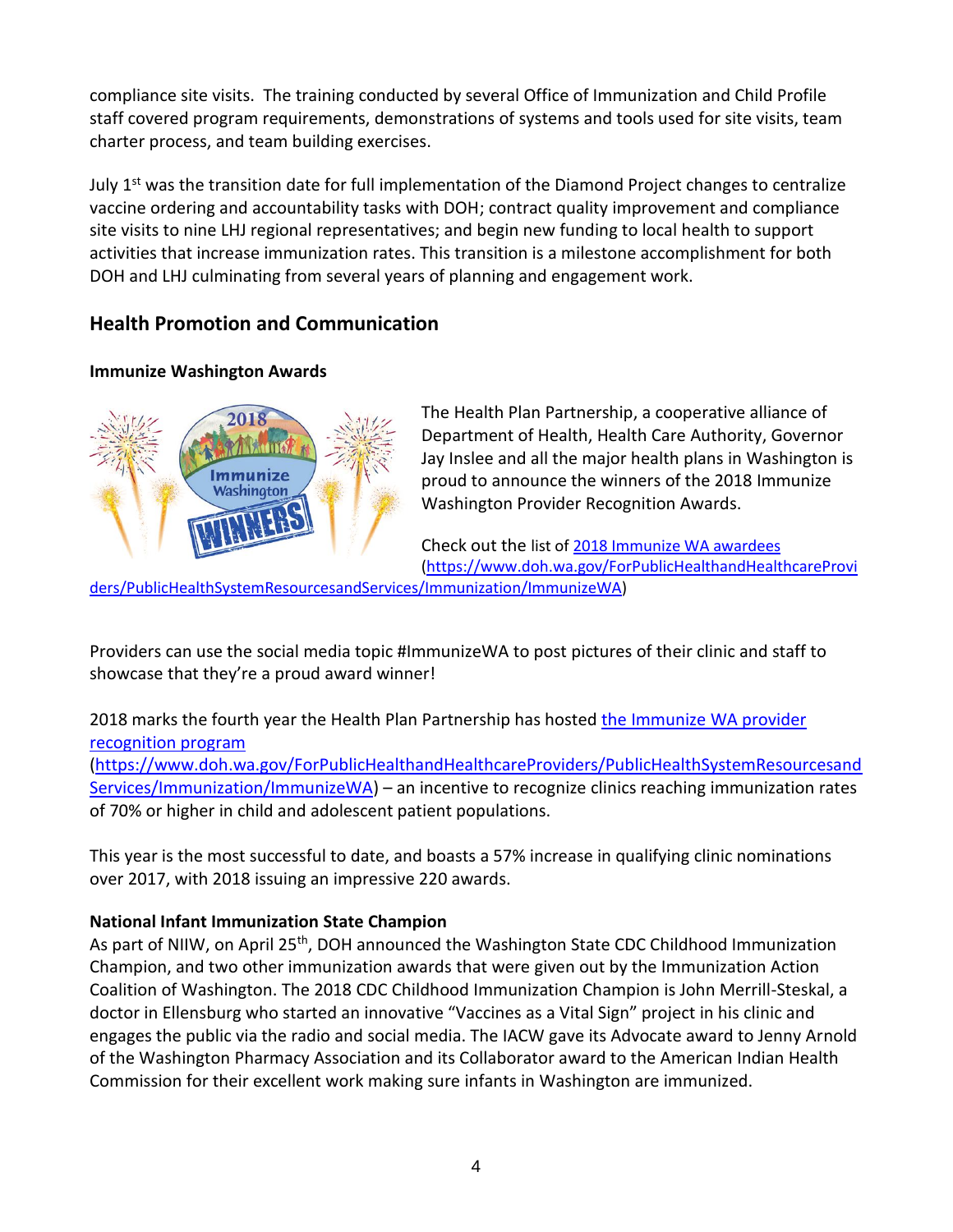# **Call for Nominations: CDC** *HPV Vaccine is Cancer Prevention Champion*

This year, the CDC is also offering a *HPV Vaccine is Cancer Prevention Champion* award for clinicians, clinics, or health systems who meet certain criteria for fully immunizing their adolescent patients against HPV and have outstanding **Leadership, Collaboration, and Innovation** in HPV vaccination and promotion. Similar to the *Childhood Champion*, they will honor one winner from each state and territory. Nominations are being accepted now through Aug. 10. Email [julia.velonjara@doh.wa.gov](mailto:julia.velonjara@doh.wa.gov) for a nomination packet.



**SUBMIT A NOMINEE** 

# **National Immunization Conference (May 15-17)**

Department of Health staff attended and presented at the National Immunization Conference this week. Staff presenting include: Barry Iverson (flu vaccine hesitancy - provider conversations with parents), Chas DeBolt (mumps), and Nhan Le (MMR vaccination status among children with and without exemptions).



A highlight of the conference included the Office of Immunization and Child Profile staff receiving a CDC award for outstanding progress toward Healthy People 2020 targets for adolescent immunization coverage. The award was given to 17 out of 64 immunization programs that are "ahead of schedule" for achieving the national Healthy People 2020 target for each of four vaccinations – 1 Tdap (80%), 1 MenACWY (80%), 1 HPV (80%) vaccine dose among females, and 1 HPV (80%) dose among males, based on 2016 NIS-Teen data. The threshold for "ahead of schedule" for each vaccine was based on meeting or exceeding the

"on track" threshold for the next year (2017) based on 2016 estimates.

Washington State was well-represented at the meeting, including staff from several local health jurisdictions.

#### **NAIIS – National Adult Influenza Immunization Summit (May 18)**

Office of Immunization and Child Profile's flu health educator Barry Iverson attended the annual NAIIS flu summit [\(https://www.izsummitpartners.org\)](https://www.izsummitpartners.org/) and participated in a poster presentation (now on display in the OICP office) on the newly published flu vaccine hesitancy discussion guide for providers. Highlights of the summit included news that the CDC will be unveiling their long-awaited toolkit this summer for long-term care facilities to implement mandatory influenza employment policies for health care workers. Notable discussions were held on the topics of state certificate of exemptions (COEs), the ongoing efforts to improve vaccination rates in pregnant women, and the desire for pharmacies to increase their use and access of the IIS.